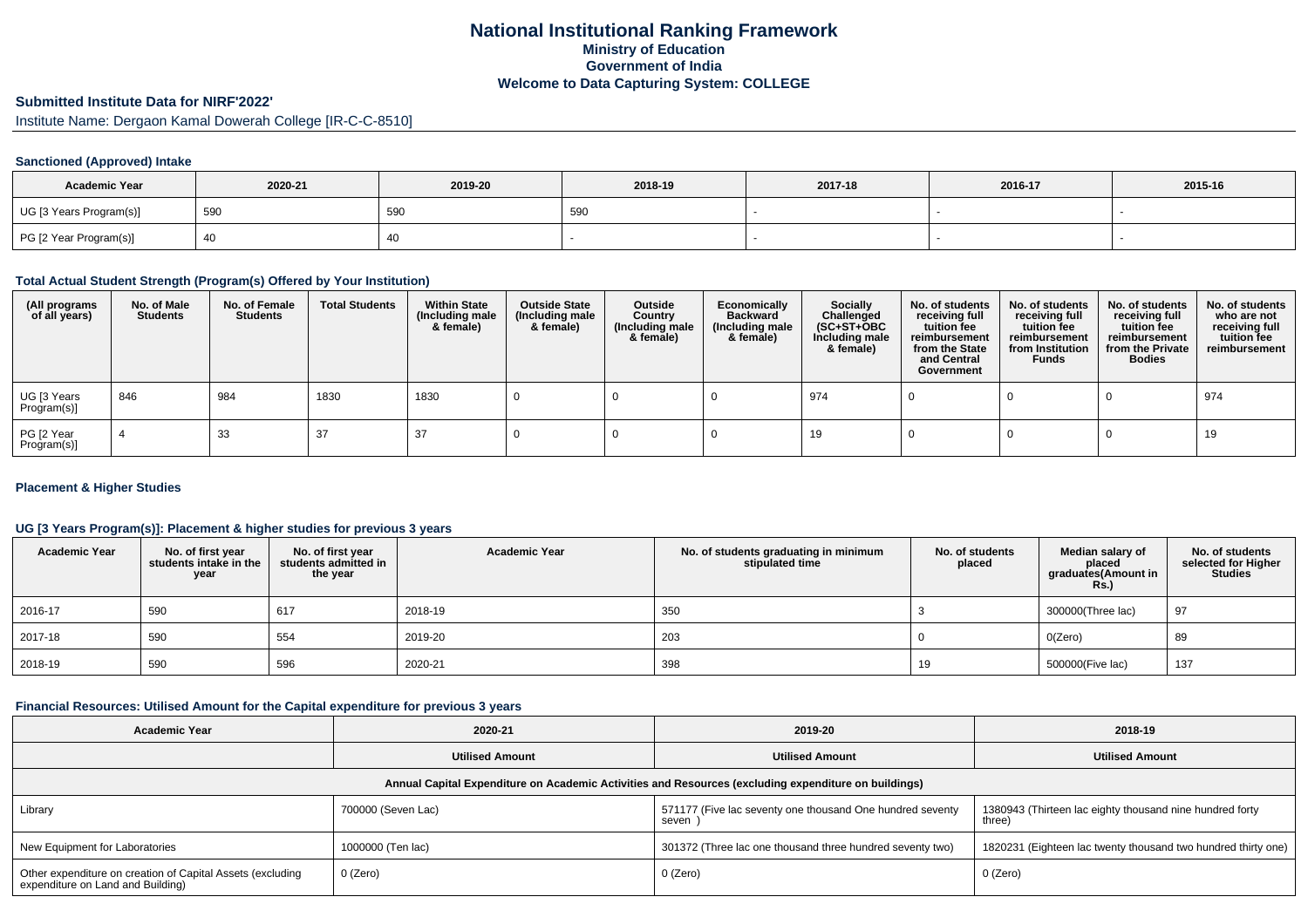#### **Financial Resources: Utilised Amount for the Operational expenditure for previous 3 years**

| <b>Academic Year</b>                                                                                                                                                                          | 2020-21                                                                   | 2019-20                                                                       | 2018-19                                                                        |  |  |  |  |  |  |  |
|-----------------------------------------------------------------------------------------------------------------------------------------------------------------------------------------------|---------------------------------------------------------------------------|-------------------------------------------------------------------------------|--------------------------------------------------------------------------------|--|--|--|--|--|--|--|
|                                                                                                                                                                                               | <b>Utilised Amount</b>                                                    | <b>Utilised Amount</b>                                                        | <b>Utilised Amount</b>                                                         |  |  |  |  |  |  |  |
| <b>Annual Operational Expenditure</b>                                                                                                                                                         |                                                                           |                                                                               |                                                                                |  |  |  |  |  |  |  |
| Salaries (Teaching and Non Teaching staff)                                                                                                                                                    | 105404930 (Ten crore fifty four lac four thousand nine hundred<br>thirty) | 107434072 (Ten crore seventy four lac thirty four thousand<br>seventy two)    | 89526105 (Eight crore ninety five lac twenty six thousand one<br>hundred five) |  |  |  |  |  |  |  |
| Maintenance of Academic Infrastructure or consumables and<br>other running expenditures(excluding maintenance of hostels<br>and allied services,rent of the building, depreciation cost, etc) | 2050000 (Twenty lac fifty thousand)                                       | 10676947 (One crore sixty seven lac six thousand nine<br>hundred forty seven) | 19050500 (One crore ninety lac fifty thousand five hundred)                    |  |  |  |  |  |  |  |
| Seminars/Conferences/Workshops                                                                                                                                                                | 25000 (Twenty five thousand)                                              | 0 (Zero)                                                                      | 55000 (Fifty five thousand)                                                    |  |  |  |  |  |  |  |

## **PCS Facilities: Facilities of physically challenged students**

| 1. Do your institution buildings have Lifts/Ramps?                                                                                                         | Yes, more than 40% of the buildings |
|------------------------------------------------------------------------------------------------------------------------------------------------------------|-------------------------------------|
| 2. Do your institution have provision for walking aids, including wheelchairs and transportation from one building to another for<br>handicapped students? | No                                  |
| 3. Do your institution buildings have specially designed toilets for handicapped students?                                                                 | Not available                       |

## **Faculty Details**

| Srno           | Name                        | Age | Designation                | Gender | Qualification | Experience (In<br>Months) | <b>Currently working</b><br>with institution? | <b>Joining Date</b> | <b>Leaving Date</b>      | <b>Association type</b> |
|----------------|-----------------------------|-----|----------------------------|--------|---------------|---------------------------|-----------------------------------------------|---------------------|--------------------------|-------------------------|
| $\overline{1}$ | Partha Jit Saikia           | 50  | Associate Professor        | Male   | M.A           | 275                       | Yes                                           | 01-08-1998          | $\overline{a}$           | Regular                 |
| $\overline{2}$ | Dr Debajyoti Bhuyan         | 39  | <b>Assistant Professor</b> | Male   | Ph.D          | 170                       | Yes                                           | 07-05-2007          | $\overline{\phantom{a}}$ | Regular                 |
| 3              | Dr Monika Chutia            | 35  | <b>Assistant Professor</b> | Female | Ph.D          | 78                        | Yes                                           | 13-01-2015          | $\sim$                   | Regular                 |
| 4              | Jayanta Kumar<br>Boruah     | 59  | Associate Professor        | Male   | M.COM         | 432                       | Yes                                           | 01-08-1985          | $\overline{\phantom{a}}$ | Regular                 |
| 5              | Dr Amiya Kumar<br>Das       | 47  | Associate Professor        | Male   | Ph.D          | 278                       | Yes                                           | 28-05-1998          | $\sim$                   | Regular                 |
| 6              | Subhrajyoti Saikia          | 39  | <b>Assistant Professor</b> | Female | M.A           | 170                       | Yes                                           | 07-05-2007          | $\overline{\phantom{a}}$ | Regular                 |
| $\overline{7}$ | Tejoswita Saikia            | 33  | <b>Assistant Professor</b> | Female | M.A           | 79                        | Yes                                           | 11-12-2014          | $\sim$                   | Regular                 |
| 8              | Sangita Hazarika            | 50  | Associate Professor        | Female | Ph.D          | 250                       | Yes                                           | 04-09-2000          | $\sim$                   | Regular                 |
| 9              | Dr T G Devina               | 52  | <b>Assistant Professor</b> | Female | Ph.D          | 168                       | Yes                                           | 02-07-2007          | $\overline{\phantom{a}}$ | Regular                 |
| 10             | Dr Khireswar Loying         | 51  | Associate Professor        | Male   | Ph.D          | 304                       | Yes                                           | 28-03-1996          | $\sim$                   | Regular                 |
| 11             | Ranjon Gogoi                | 38  | <b>Assistant Professor</b> | Male   | M.A           | 170                       | Yes                                           | 07-05-2007          | $\sim$                   | Regular                 |
| 12             | Dr Ranjan Borthakur         | 42  | <b>Assistant Professor</b> | Male   | Ph.D          | 117                       | Yes                                           | 01-10-2011          | $\sim$                   | Regular                 |
| 13             | Dr Chandi Charan<br>Goswami | 52  | Associate Professor        | Male   | Ph.D          | 316                       | Yes                                           | 20-03-1995          | $\sim$                   | Regular                 |
| 14             | Dr Dhiren Tamuly            | 41  | <b>Assistant Professor</b> | Male   | Ph.D          | 170                       | Yes                                           | 07-05-2007          | $\sim$                   | Regular                 |
| 15             | Dr Namrata Sarma            | 36  | <b>Assistant Professor</b> | Female | <b>SET</b>    | 125                       | Yes                                           | 28-02-2011          | $\overline{\phantom{a}}$ | Regular                 |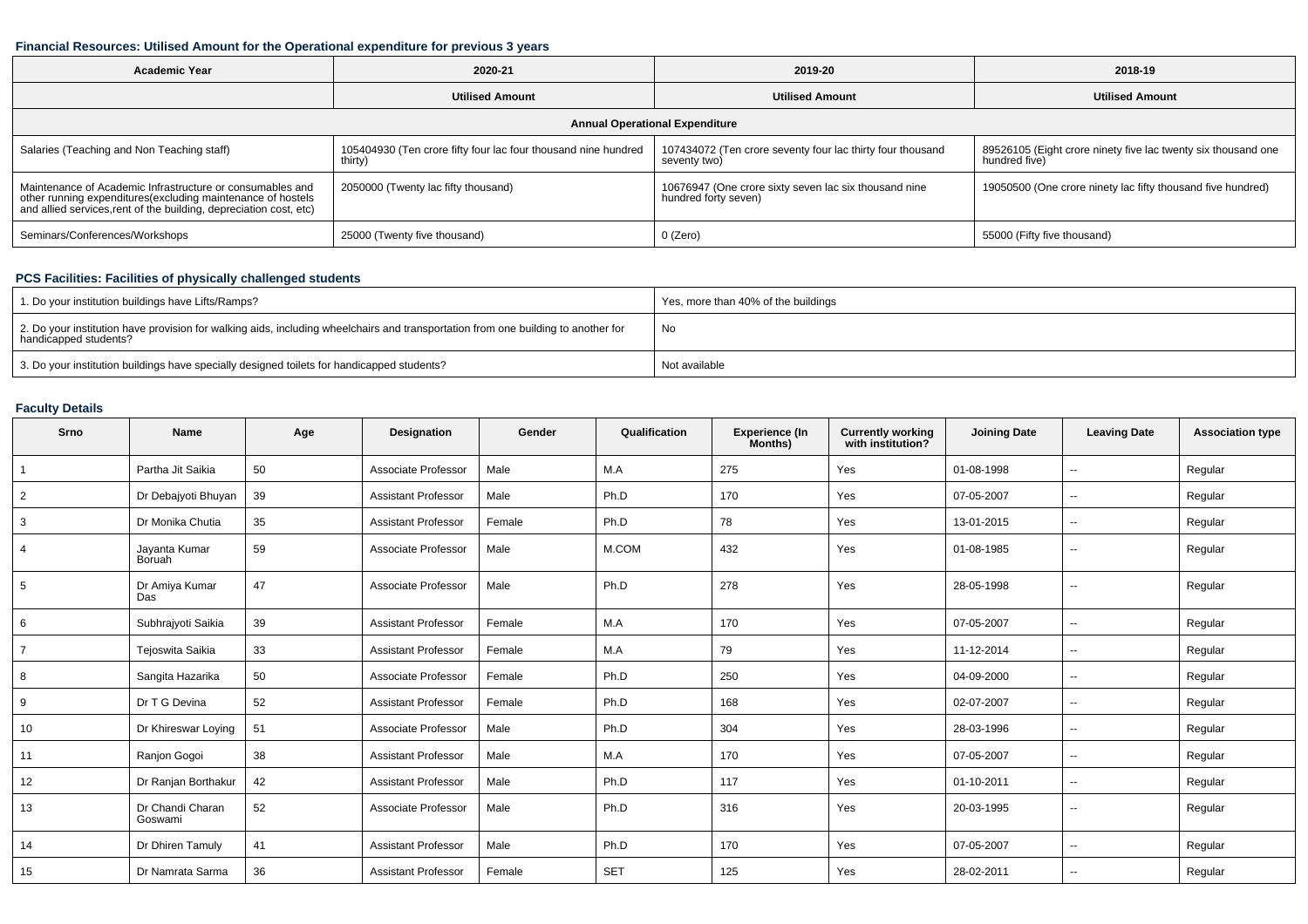| 16 | Dr Navanita Devi            | 46 | <b>Assistant Professor</b>                          | Female | Ph.D       | 251 | Yes | 11-08-2000 | ⊶.                       | Regular |
|----|-----------------------------|----|-----------------------------------------------------|--------|------------|-----|-----|------------|--------------------------|---------|
| 17 | Dr Rituparna<br>Manikial    | 38 | <b>Assistant Professor</b>                          | Female | Ph.D       | 170 | Yes | 09-05-2007 | --                       | Regular |
| 18 | Songita Boruah              | 33 | <b>Assistant Professor</b>                          | Female | <b>NET</b> | 62  | Yes | 31-05-2016 | −−                       | Regular |
| 19 | Bijit Ranjan Saikia         | 58 | Associate Professor                                 | Male   | M.Sc.      | 335 | Yes | 01-08-1993 | н.                       | Regular |
| 20 | Dr Shahnoor<br>Rahman       | 41 | <b>Assistant Professor</b>                          | Male   | Ph.D       | 187 | Yes | 28-12-2005 | --                       | Regular |
| 21 | Diganta Kr Mudoi            | 45 | <b>Assistant Professor</b>                          | Male   | M. Phil    | 143 | Yes | 12-08-2009 | --                       | Regular |
| 22 | Dr Golapi Devi              | 56 | Associate Professor                                 | Female | Ph.D       | 342 | Yes | 25-01-1993 | --                       | Regular |
| 23 | Abul Kalam                  | 45 | <b>Assistant Professor</b>                          | Male   | <b>NET</b> | 200 | Yes | 13-11-2004 | $\sim$                   | Regular |
| 24 | Dr Nondita Haloi            | 42 | <b>Assistant Professor</b>                          | Female | Ph.D       | 156 | Yes | 01-07-2008 | ⊶.                       | Regular |
| 25 | Dr Dip Jyoti Gogoi          | 40 | <b>Assistant Professor</b>                          | Male   | Ph.D       | 170 | Yes | 08-05-2007 | -−                       | Regular |
| 26 | Dr Sikhajyoti Ozah          | 36 | <b>Assistant Professor</b>                          | Female | Ph.D       | 62  | Yes | 31-05-2016 | -−                       | Regular |
| 27 | Dr Ranjit Kumar<br>Bordoloi | 55 | Dean / Principal /<br>Director / Vice<br>Chancellor | Male   | Ph.D       | 352 | Yes | 01-04-1992 | --                       | Regular |
| 28 | Vikram Jyoti<br>Mahanta     | 52 | Associate Professor                                 | Male   | M.Sc.      | 329 | Yes | 28-02-1994 | $\overline{\phantom{a}}$ | Regular |
| 29 | Dr Mamoni Saikia            | 57 | <b>Assistant Professor</b>                          | Female | Ph.D       | 189 | Yes | 27-10-2005 | -−                       | Regular |
| 30 | Dr Asfika Begum             | 36 | <b>Assistant Professor</b>                          | Female | Ph.D       | 126 | Yes | 01-01-2011 | --                       | Regular |
| 31 | Dr Pabitra Mahanta          | 58 | Associate Professor                                 | Male   | Ph.D       | 352 | Yes | 01-04-1992 | -−                       | Regular |
| 32 | Dr Parashmoni<br>Thakur     | 51 | <b>Assistant Professor</b>                          | Male   | Ph.D       | 239 | Yes | 01-09-2001 | $\sim$                   | Regular |
| 33 | Dr Rupok Neog               | 38 | <b>Assistant Professor</b>                          | Male   | Ph.D       | 156 | Yes | 01-07-2008 | Ξ.                       | Regular |
| 34 | Rumi Hazarika               | 53 | Associate Professor                                 | Female | M. Phil    | 329 | Yes | 23-02-1994 | ⊶.                       | Regular |
| 35 | Dr Manoj Kr Sarma           | 49 | <b>Assistant Professor</b>                          | Male   | Ph.D       | 195 | Yes | 06-04-2005 | -−                       | Regular |
| 36 | Sukanta Ghosh               | 40 | <b>Assistant Professor</b>                          | Male   | M. Phil    | 126 | Yes | 01-01-2011 | $\overline{\phantom{a}}$ | Regular |
| 37 | Dr Rupa Bora                | 58 | Associate Professor                                 | Female | Ph.D       | 398 | Yes | 01-08-1988 | --                       | Regular |
| 38 | Elora Gogoi                 | 46 | <b>Assistant Professor</b>                          | Female | M. Phil    | 246 | Yes | 01-02-2001 | --                       | Regular |
| 39 | Dr Sumbita Gogoi            | 44 | <b>Assistant Professor</b>                          | Female | Ph.D       | 156 | Yes | 01-07-2008 | $\overline{\phantom{a}}$ | Regular |
| 40 | Dr Ranjan Kumar<br>Bordoloi | 54 | Associate Professor                                 | Female | Ph.D       | 340 | Yes | 29-03-1993 | $\overline{\phantom{a}}$ | Regular |
| 41 | Amol Chandra Das            | 50 | <b>Assistant Professor</b>                          | Male   | M.A        | 200 | Yes | 17-11-2004 | Щ,                       | Regular |
| 42 | Tridhara Bordoloi           | 42 | <b>Assistant Professor</b>                          | Female | M. Phil    | 156 | Yes | 07-07-2008 | −−                       | Regular |
| 43 | Niranjon Haloi              | 56 | <b>Assistant Professor</b>                          | Male   | M.A        | 248 | Yes | 10-11-2000 | $\overline{\phantom{a}}$ | Regular |
| 44 | Dr Pranjol Protim<br>Kakoty | 41 | <b>Assistant Professor</b>                          | Male   | Ph.D       | 158 | Yes | 05-05-2008 | $\overline{\phantom{a}}$ | Regular |
| 45 | Monimala Bordoloi           | 60 | Associate Professor                                 | Female | M.Sc.      | 415 | Yes | 01-01-1987 | $\overline{\phantom{a}}$ | Regular |